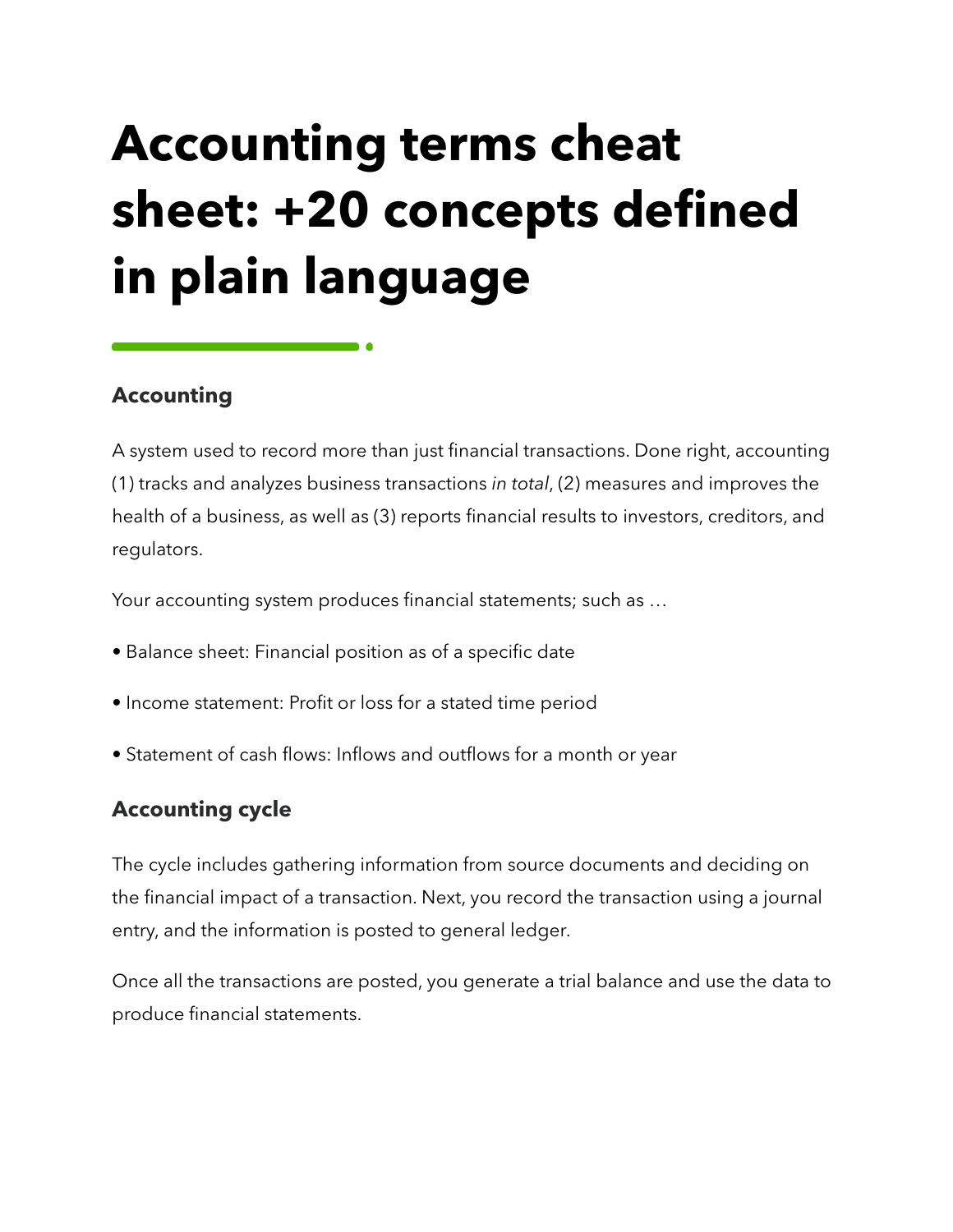

# **Accrual method of accounting**

A method that requires a business to post revenue when it is earned, and expenses when they are incurred. This method applies the matching principle, which matches revenue with the expenses that relate to producing the revenue.

# **Balance sheet**

A snapshot of a company's financial position at a specific date. It reflects the company's assets, liabilities, and equity balances.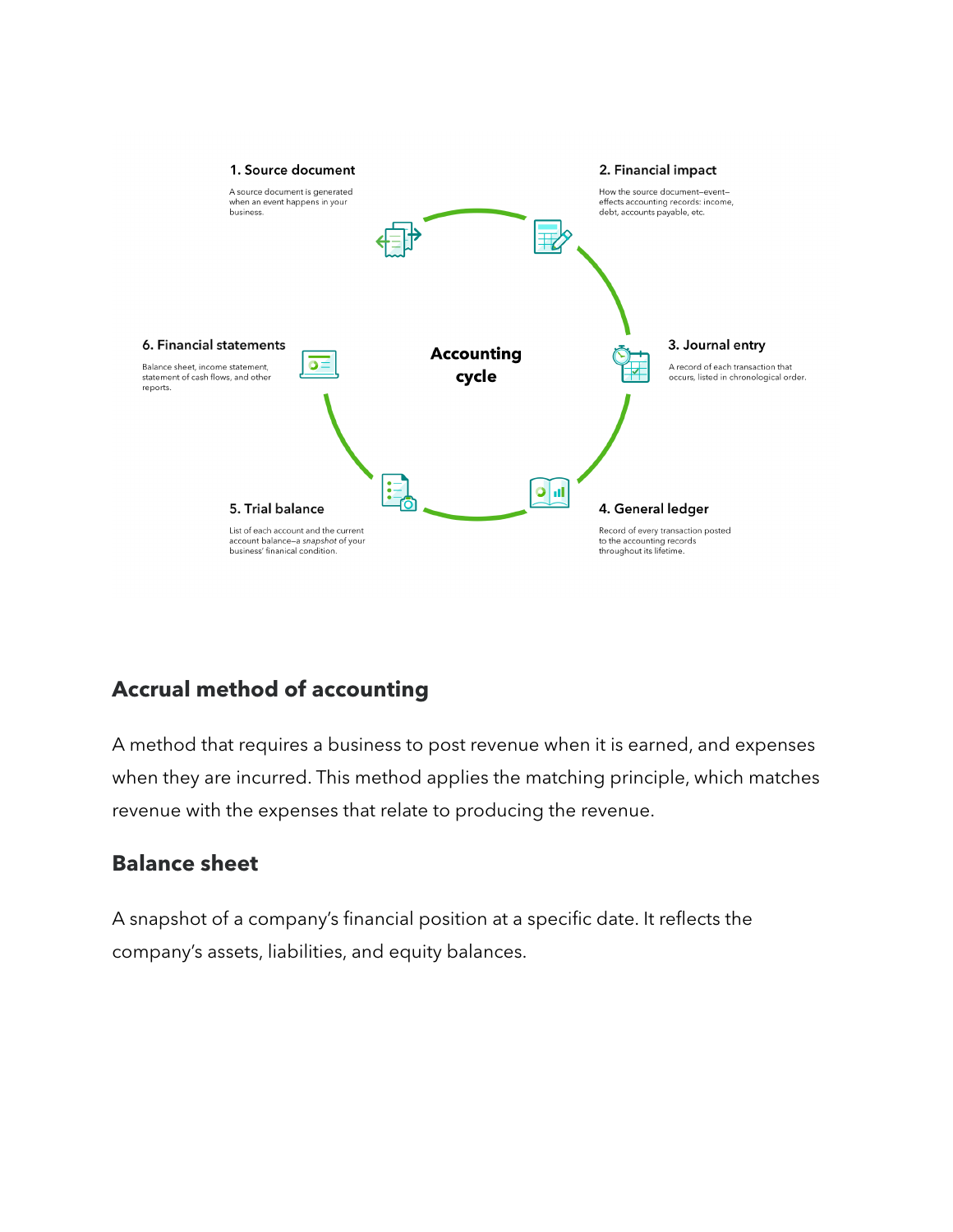# **Cash method of accounting**

A method that posts revenue when cash is received, and expenses when cash is paid. The cash method does not match revenue with expenses.

## **Chart of accounts**

A list of each account needed to manage the business, and a corresponding account number.

## **Credit entries**

Credit entries are posted on the right side of each journal entry. Liability and revenue accounts are increased with a credit entry, with some exceptions.

### **Current assets**

Cash, and assets that will be converted into cash within 12 months.

# **Current liabilities**

Amounts due to be paid within a year, such as accounts payable (amounts you owe suppliers), payroll liabilities, and amounts due on short-term business loans, such as a line of credit.

# **Debit entries**

Debit entries are posted on the left side of each journal entry. Asset and expense accounts are increased with a debit entry, with some exceptions.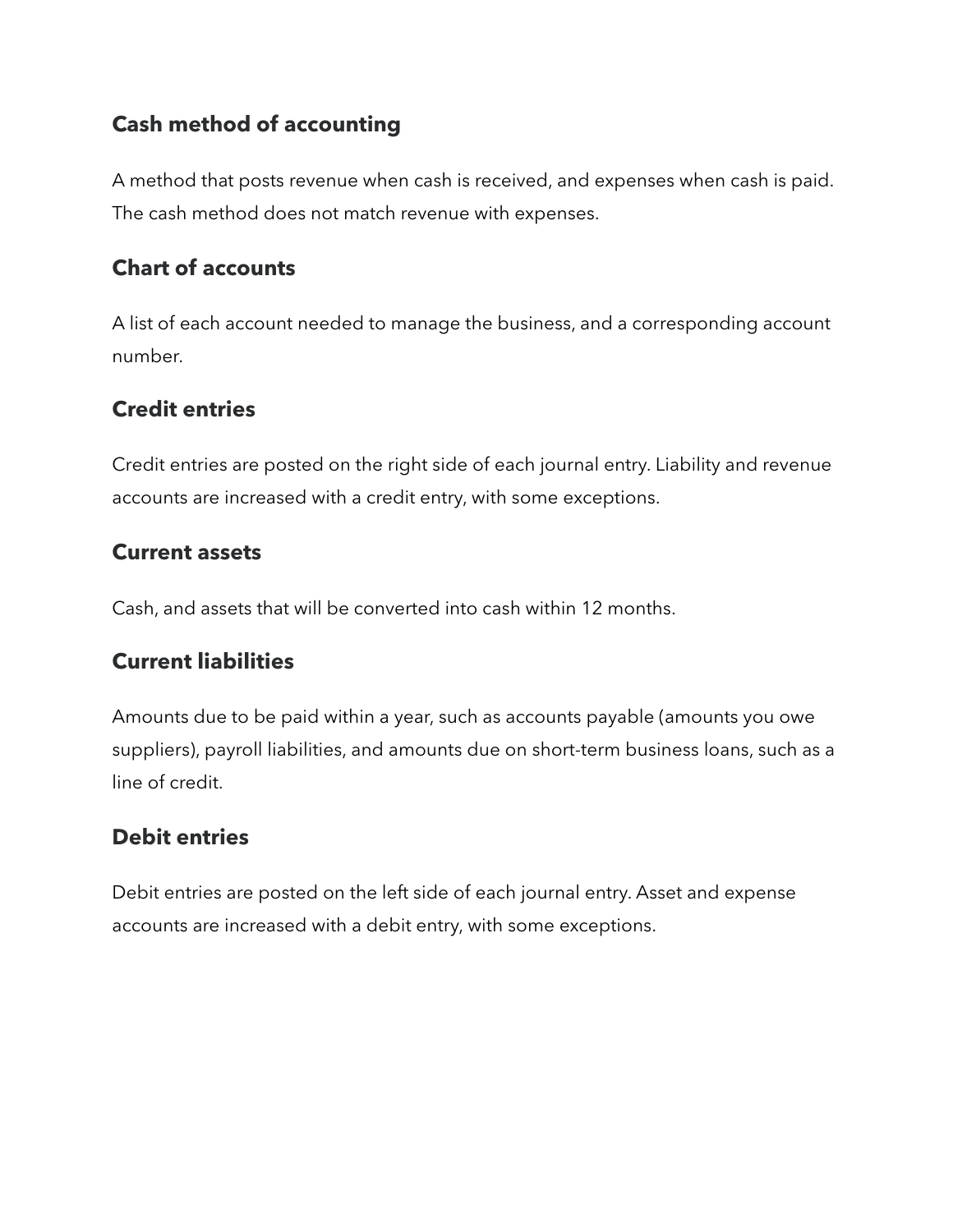## **Double-entry bookkeeping**

A system that uses the balance sheet equation (assets = liabilities + equity) and the concept of debits and credits to post accounting transactions.

#### **Financial statements**

A set of reports, including the balance sheet, income statement, and the statement of cash flows.

## **General ledger**

A record of every transaction posted to the accounting records since business inception.

#### **Income statement**

Reports revenue, expenses, and net income (profit) or loss for a specified period. The statement is based on the income statement formula:

*Revenue less expenses equals net income (or loss).* 

#### **Journal**

A record of each transaction that occurs, listed in chronological order, and accountants post activity using a journal entry.

### **Long-term liabilities**

Amounts that are due to be paid in a year or more, including long-term loans, mortgage payments, and future employee benefits. These liabilities are non-current, but the category is often defined as "long-term" in the balance sheet.